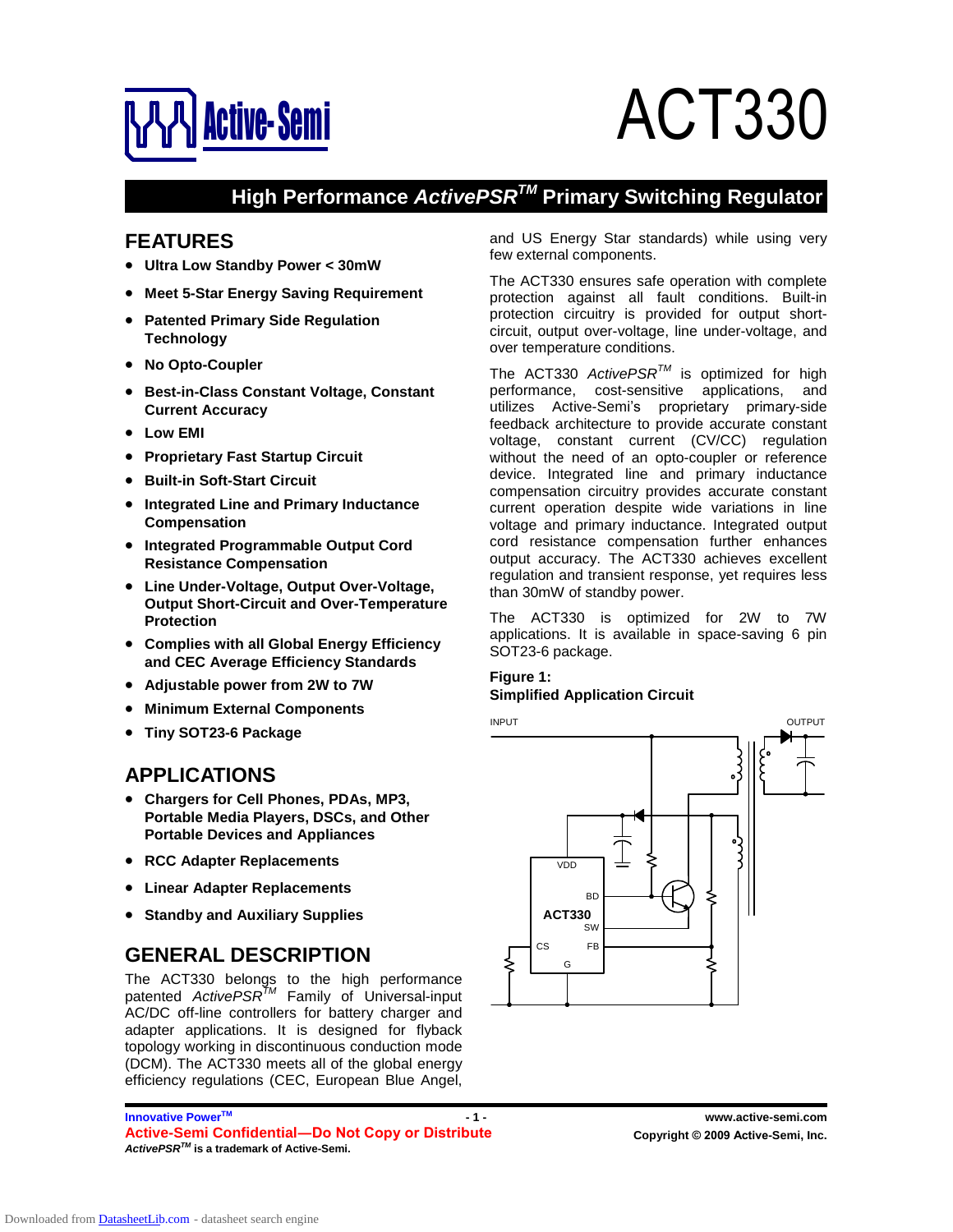## **ORDERING INFORMATION**

| <b>PART NUMBER</b> | <b>TEMPERATURE RANGE</b> | <b>PACKAGE</b> | <b>PINS</b> | <b>PACKING</b><br><b>METHOD</b> | <b>TOP MARK</b> |
|--------------------|--------------------------|----------------|-------------|---------------------------------|-----------------|
| ACT330US-T         | -40°C to 85°C            | SOT23-6        |             | TAPE & REEL                     | FSTT            |

## **PIN CONFIGURATION**



## **PIN DESCRIPTIONS**

| <b>PIN</b> | <b>NAME</b> | <b>DESCRIPTION</b>                                                                                                                                                                                                                                                                               |
|------------|-------------|--------------------------------------------------------------------------------------------------------------------------------------------------------------------------------------------------------------------------------------------------------------------------------------------------|
| 1          | <b>SW</b>   | Switch Drive. Switch node for the external NPN transistor. Connect this pin to the external power<br>NPN's emitter. This pin also supplies current to VDD during startup.                                                                                                                        |
| 2          | G           | Ground.                                                                                                                                                                                                                                                                                          |
| 3          | <b>BD</b>   | Base Drive. Base driver for the external NPN transistor.                                                                                                                                                                                                                                         |
| 4          | <b>VDD</b>  | Power Supply. This pin provides bias power for the IC during startup and steady state operation.                                                                                                                                                                                                 |
| 5          | FB.         | Feedback Pin. Connect this pin to a resistor divider network from the auxiliary winding.                                                                                                                                                                                                         |
| 6          | CS          | Current Sense Pin. Connect an external resistor $(R_{\text{CS}})$ between this pin and ground to set peak<br>current limit for the primary switch. The peak current limit is set by $(0.396 \vee \times 0.9)$ / R <sub>CS</sub> . For more<br>detailed information, see Application Information. |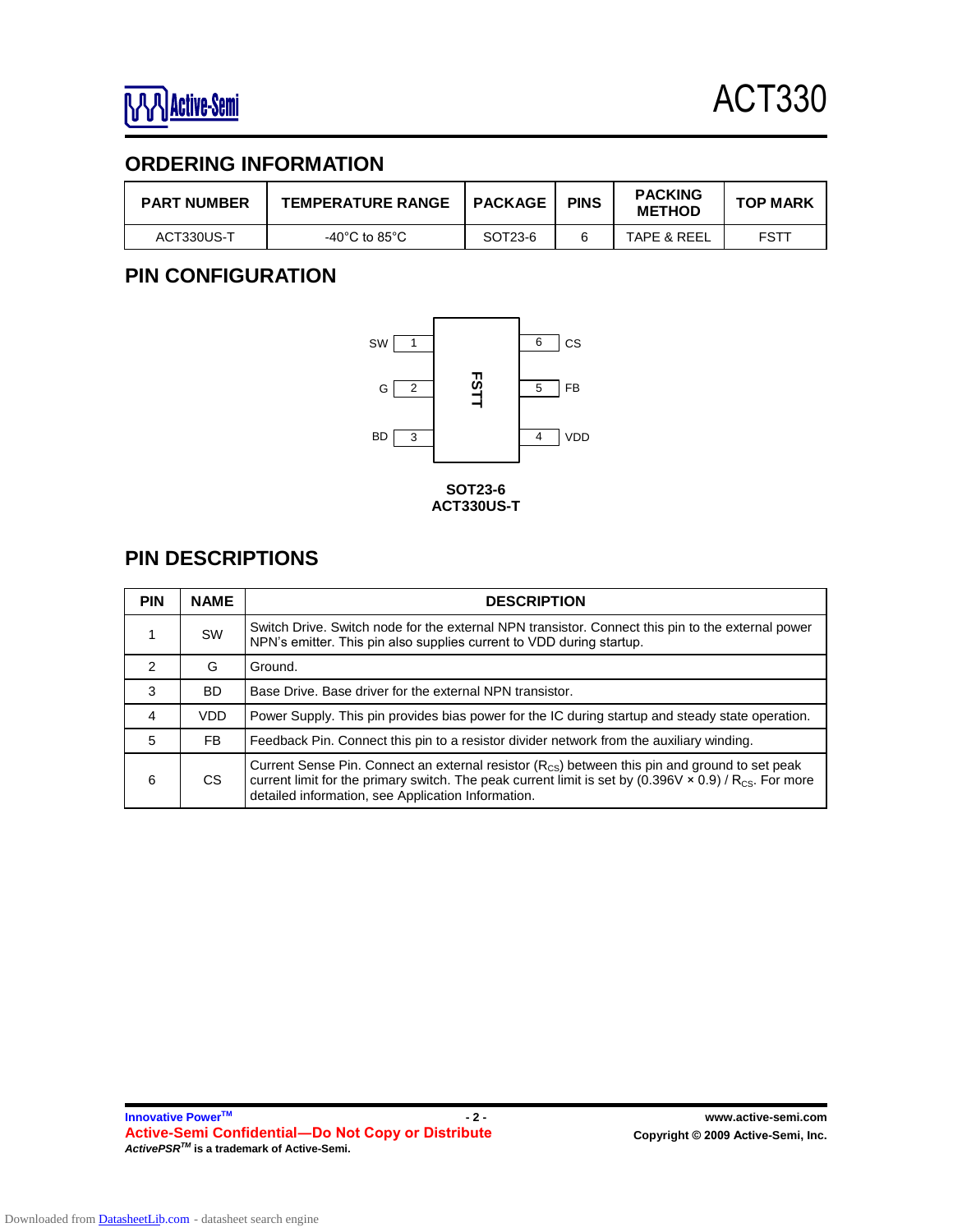#### **Figure 6:**

**Universal VAC Input, 5V/0.7A Output Charger**



#### **Table 1: ACT330 Bill of Materials**

| <b>ITEM</b>     | <b>REFERENCE</b> | <b>DESCRIPTION</b>                             | <b>QTY</b>     | <b>MANUFACTURER</b> |
|-----------------|------------------|------------------------------------------------|----------------|---------------------|
| 1               | U <sub>1</sub>   | IC, ACT330US-T, SOT23-6                        | 1              | Active-Semi         |
| 2               | C1, C2           | Capacitor, Electrolytic, 4.7µF/400V, 8 × 12mm  | $\overline{2}$ | <b>KSC</b>          |
| 3               | C <sub>3</sub>   | Capacitor, Ceramic, 4.7µF/35V, 1206, SMD       | 1              | <b>POE</b>          |
| 4               | C7               | Capacitor, Electrolytic, 470µF/10V, 8 × 12mm   | 1              | <b>KSC</b>          |
| 5               | $D1-D4$          | Diode, Rectifier, 1000V/1A, 1N4007, DO-41      | 4              | Good-Ark            |
| 6               | D <sub>5</sub>   | Diode, Ultra Fast, FR107, 1000V/1.0A, DO-41    | 1              | Good-Ark            |
| $\overline{7}$  | D7               | Diode, Schottky, 40V/2A, SB240, DO-15          | 1              | Good-Ark            |
| 8               | L1               | Axial Inductor, 1.5mH, 0410, DIP               | 1              | Amode Tech          |
| 9               | Q <sub>1</sub>   | Transistor, NPN, 900V, 1.5A, KSB13003HR, TO-92 | 1              | Semi How            |
| 10              | FR <sub>1</sub>  | Fusible Resistor, 1W, 10 $\Omega$ , 5%         | 1              | TY-OHM              |
| 11              | R1, R2           | Chip Resistor, $15M\Omega$ , $1206$ , $5%$     | $\overline{2}$ | TY-OHM              |
| 12 <sup>°</sup> | R <sub>4</sub>   | Chip Resistor, 162k, 0805, 5%                  | 1              | TY-OHM              |
| 13              | R <sub>5</sub>   | Chip Resistor, $22\Omega$ , 0603, 5%           | 1              | TY-OHM              |
| 14              | R7               | Chip Resistor, $1.07\Omega$ , 1206, 1%         | 1              | TY-OHM              |
| 15              | R <sub>8</sub>   | Chip Resistor, 57.6k, 0805, 1%                 | 1              | TY-OHM              |
| 16              | R <sub>9</sub>   | Chip Resistor, 9.53k, 0805, 1%                 | 1              | TY-OHM              |
| 17              | R <sub>10</sub>  | Chip Resistor, $22\Omega$ , 0805, 5%           | 1              | TY-OHM              |
| 18              | R <sub>11</sub>  | Chip Resistor, 6.2k, 0805, 5%                  | 1              | TY-OHM              |
| 19              | T1               | Transformer, $L_P = 2.35$ mH $\pm 7\%$ , EE16  | 1              |                     |

**Innovative PowerTM Active-Semi ConfidentialØDo Not Copy or Distribute Copyright © <sup>2009</sup> Active-Semi, Inc. ActivePSR TM is a trademark of Active-Semi.**

**- 3 - www.active-semi.com**